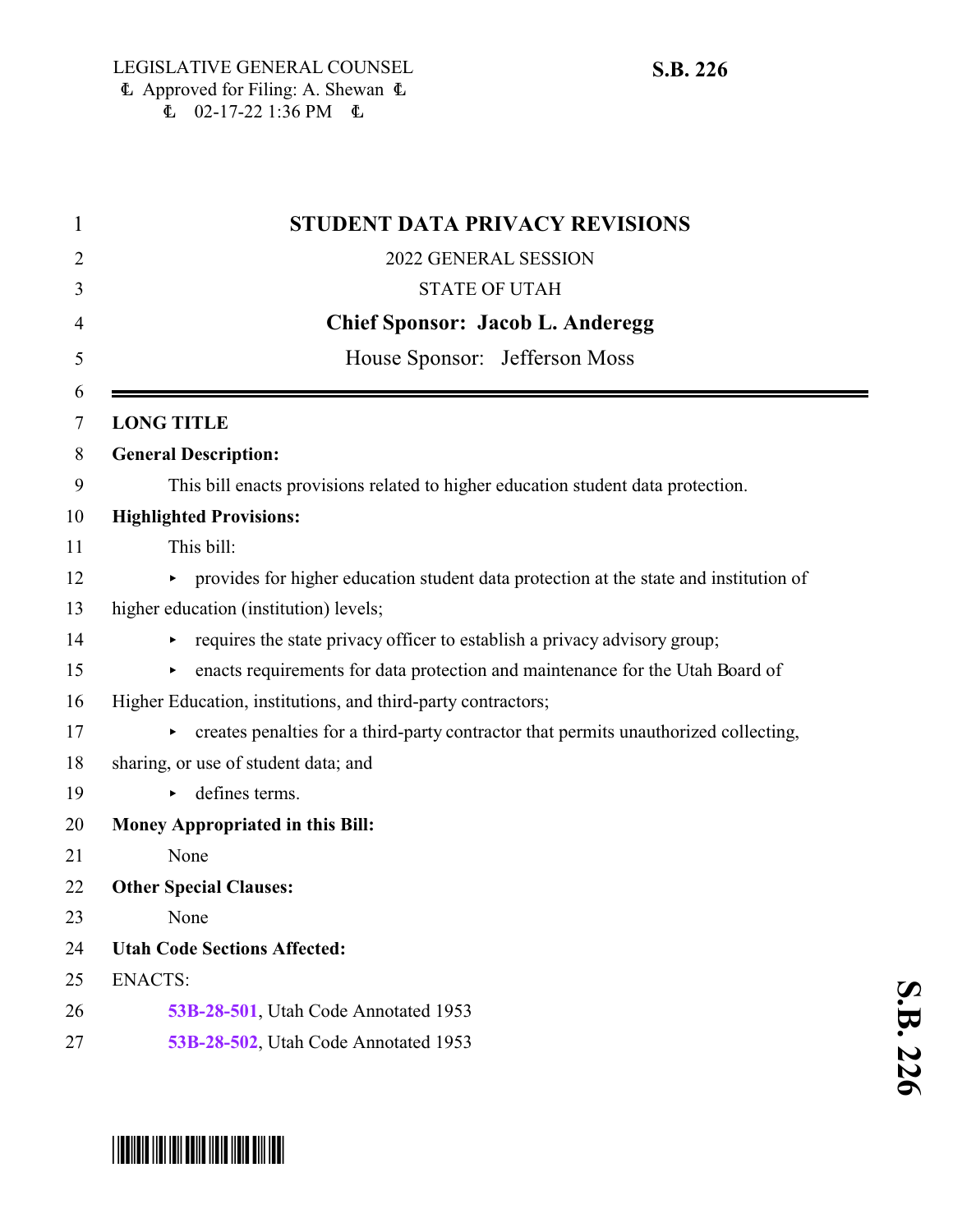<span id="page-1-0"></span>

| 28 | 53B-28-503, Utah Code Annotated 1953                                                         |
|----|----------------------------------------------------------------------------------------------|
| 29 | 53B-28-504, Utah Code Annotated 1953                                                         |
| 30 | 53B-28-505, Utah Code Annotated 1953                                                         |
| 31 | 53B-28-506, Utah Code Annotated 1953                                                         |
| 32 |                                                                                              |
| 33 | Be it enacted by the Legislature of the state of Utah:                                       |
| 34 | Section 1. Section 53B-28-501 is enacted to read:                                            |
| 35 | Part 5. Higher Education Student Data Protection                                             |
| 36 | 53B-28-501. Definitions.                                                                     |
| 37 | As used in this part:                                                                        |
| 38 | (1) "Advisory group" means the institution of higher education privacy advisory group        |
| 39 | established by the state privacy officer under Section 53B-28-502.                           |
| 40 | (2) "Aggregate data" means data that:                                                        |
| 41 | (a) are totaled and reported at the group, cohort, class, course, institution, region, or    |
| 42 | state level, with at least 10 individuals in the level; and                                  |
| 43 | (b) do not reveal personally identifiable student data.                                      |
| 44 | "Data breach" means an unauthorized release of or unauthorized access to<br>(3)              |
| 45 | personally identifiable student data that an education entity maintains.                     |
| 46 | (4) "Data governance plan" means an education entity's comprehensive plan for                |
| 47 | managing education data that:                                                                |
| 48 | (a) incorporates reasonable data industry best practices to maintain and protect student     |
| 49 | data and other education-related data;                                                       |
| 50 | (b) describes the role, responsibility, and authority of the board or an institution privacy |
| 51 | officer;                                                                                     |
| 52 | (c) provides for necessary technical assistance, training, support, and auditing;            |
| 53 | (d) describes the process for sharing student data between the education entity and          |
| 54 | another person;                                                                              |
| 55 | (e) describes the education entity's data expungement process, including how to              |
| 56 | respond to requests for expungement;                                                         |
| 57 | describes the data breach response process; and<br>(f)                                       |
| 58 | (g) is published annually and available on the institution's website or the Utah System      |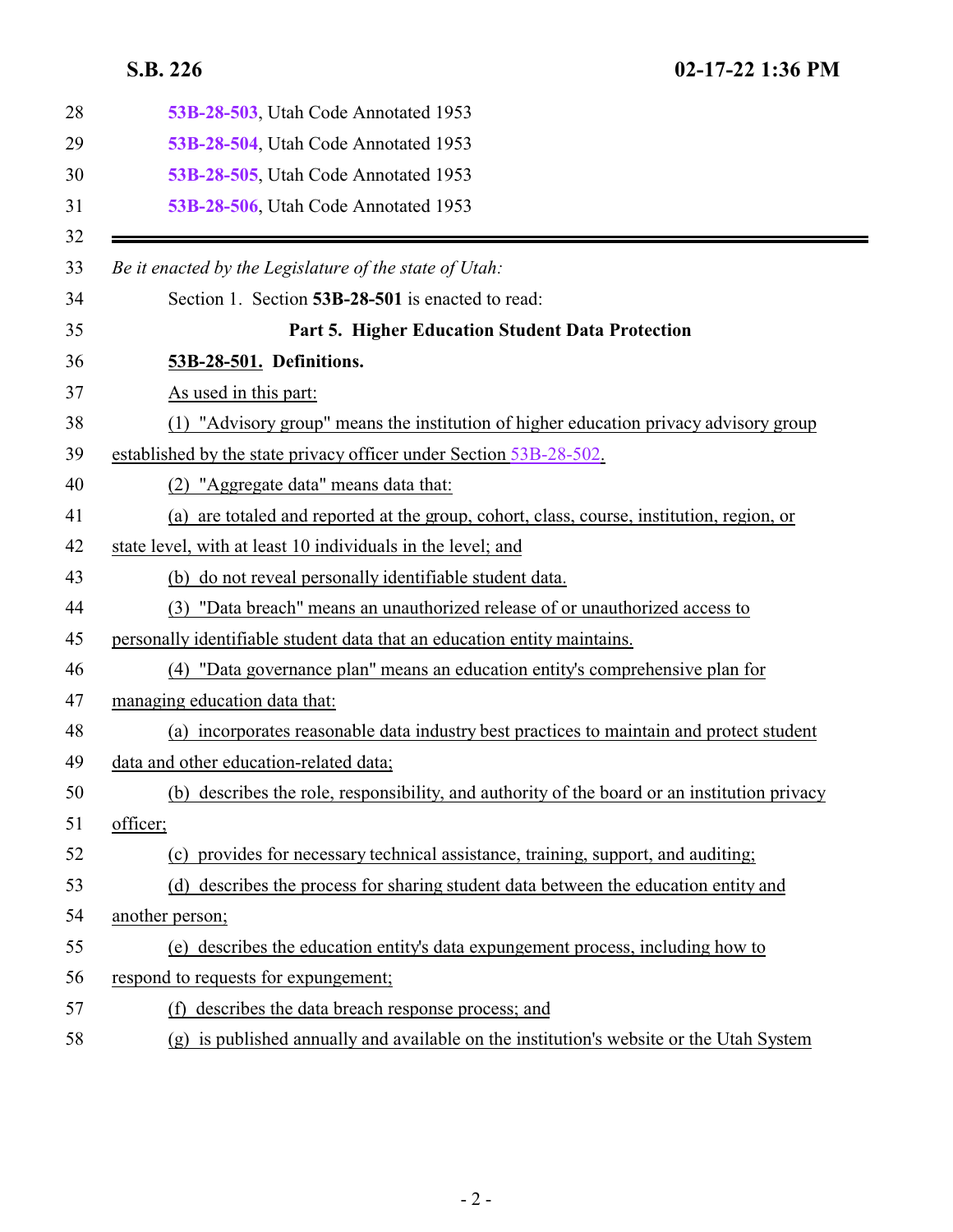| 59 | of Higher Education's website.                                                              |
|----|---------------------------------------------------------------------------------------------|
| 60 | (5) "Education entity" means the Utah Board of Higher Education or an institution.          |
| 61 | "Institution" means an institution of higher education described in Section<br>(6)          |
| 62 | $53B-1-102$ .                                                                               |
| 63 | "Institution privacy officer means" a privacy officer that an institution designates<br>(7) |
| 64 | under Section 53B-28-503.                                                                   |
| 65 | (8) "Minor" means a person younger than 18 years old.                                       |
| 66 | (9) (a) "Personally identifiable student data" means student data that identifies or is     |
| 67 | used by the holder to identify a student.                                                   |
| 68 | (b) "Personally identifiable student data" includes:                                        |
| 69 | (i) a student's first and last name;                                                        |
| 70 | (ii) the first and last name of a student's family member;                                  |
| 71 | (iii) a student's or a student's family's home or physical address;                         |
| 72 | (iv) a student's email address or other online contact information;                         |
| 73 | (v) a student's telephone number;                                                           |
| 74 | (vi) a student's social security number;                                                    |
| 75 | (vii) a student's biometric identifier;                                                     |
| 76 | (viii) a student's health or disability data;                                               |
| 77 | (ix) a student's education entity student identification number;                            |
| 78 | (x) a student's social media user name and password or alias;                               |
| 79 | (xi) if associated with personally identifiable student data, the student's persistent      |
| 80 | identifier, including:                                                                      |
| 81 | (A) a customer number held in a cookie; or                                                  |
| 82 | (B) a processor serial number;                                                              |
| 83 | (xii) a combination of a student's last name or photograph with other information that      |
| 84 | together permits a person to contact the student online;                                    |
| 85 | (xiii) information about a student or a student's family that a person collects online and  |
| 86 | combines with other personally identifiable student data to identify the student; and       |
| 87 | (xiv) information that, alone or in combination, is linked or linkable to a specific        |
| 88 | student that would allow a reasonable person in the school community, who does not have     |
| 89 | personal knowledge of the relevant circumstances, to identify the student with reasonable   |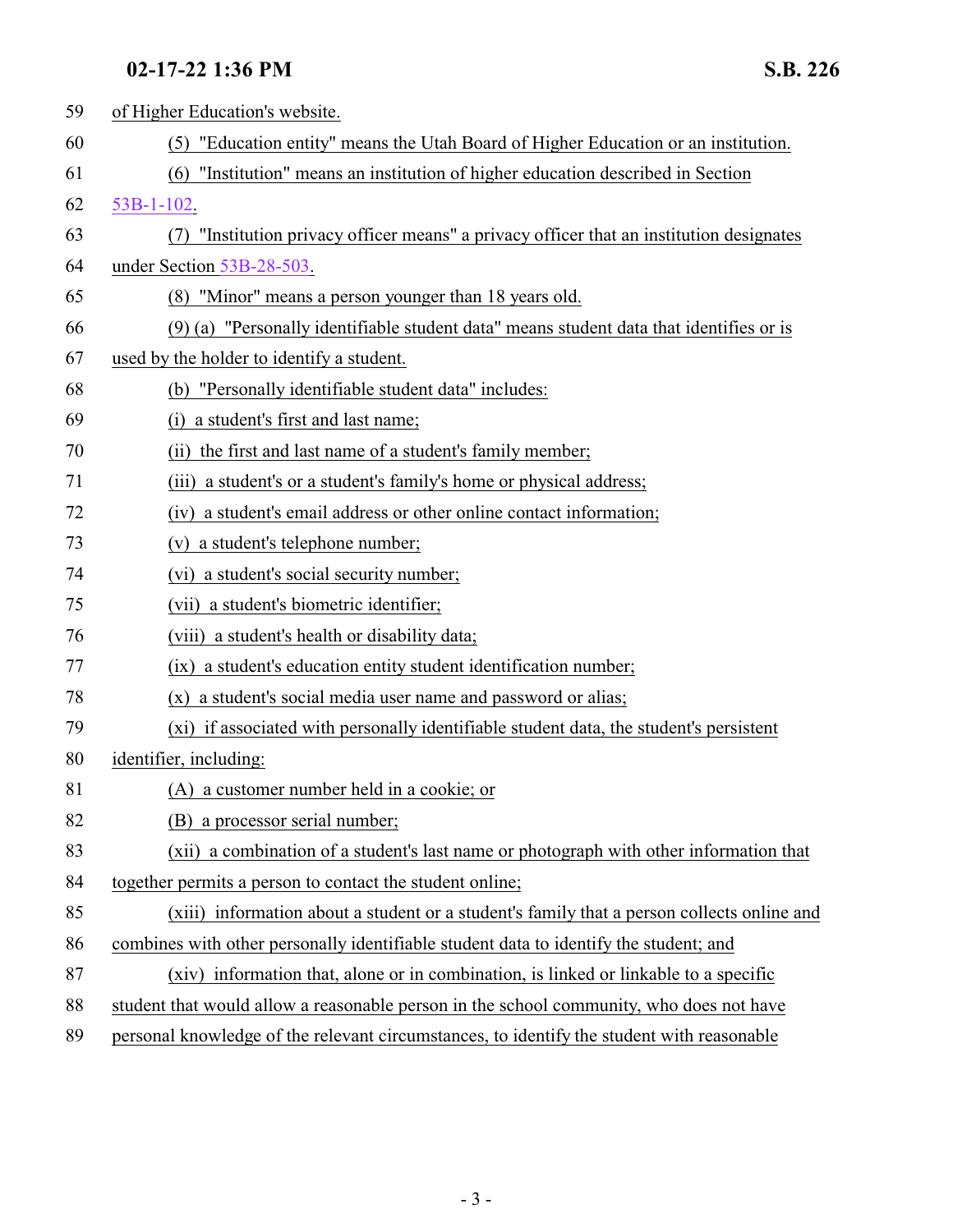<span id="page-3-0"></span>

| 90  | certainty.                                                                                        |
|-----|---------------------------------------------------------------------------------------------------|
| 91  | "State privacy officer" means the state privacy officer described in Section<br>(10)              |
| 92  | $67 - 3 - 13$ .                                                                                   |
| 93  | "Student" means an individual enrolled in an institution.<br>(11)                                 |
| 94  | (12) (a) "Student data" means information about a student at the individual student               |
| 95  | level.                                                                                            |
| 96  | (b) "Student data" does not include aggregate or de-identified data.                              |
| 97  | (13)<br>"Third-party contractor" means a person who:                                              |
| 98  | (a) is not an institution or an employee of an institution; and                                   |
| 99  | (b) pursuant to a contract with an education entity, collects or receives student data in         |
| 100 | order to provide a product or service, as described in the contract, if the product or service is |
| 101 | not related to school photography, yearbooks, graduation announcements, or a similar product      |
| 102 | or service.                                                                                       |
| 103 | Section 2. Section 53B-28-502 is enacted to read:                                                 |
| 104 | 53B-28-502. State student data protection governance.                                             |
| 105 | The state privacy officer shall establish an institution of higher education privacy<br>(1)       |
| 106 | advisory group to advise institution boards of trustees on student data protection.               |
| 107 | The advisory group shall consist of;<br>(2)                                                       |
| 108 | (a) the state privacy officer; and                                                                |
| 109 | (b) the following members, appointed by the commissioner of higher education:                     |
| 110 | at least one institution privacy officer;<br>(i)                                                  |
| 111 | (ii) at least one state system of higher education employee; and                                  |
| 112 | at least one representative of the Utah Board of Higher Education.<br>(iii)                       |
| 113 | The advisory group shall:<br>(3)                                                                  |
| 114 | discuss and make recommendations to the board and institutions regarding:<br>(a)                  |
| 115 | existing and proposed:<br>(i)                                                                     |
| 116 | (A) board rules; or                                                                               |
| 117 | board policies of the Utah Board of Higher Education or institutions; and                         |
| 118 | training on protecting student data privacy; and<br>(i)                                           |
| 119 | perform other tasks related to student data protection as designated by the Utah<br>(b)           |
| 120 | Board of Higher Education.                                                                        |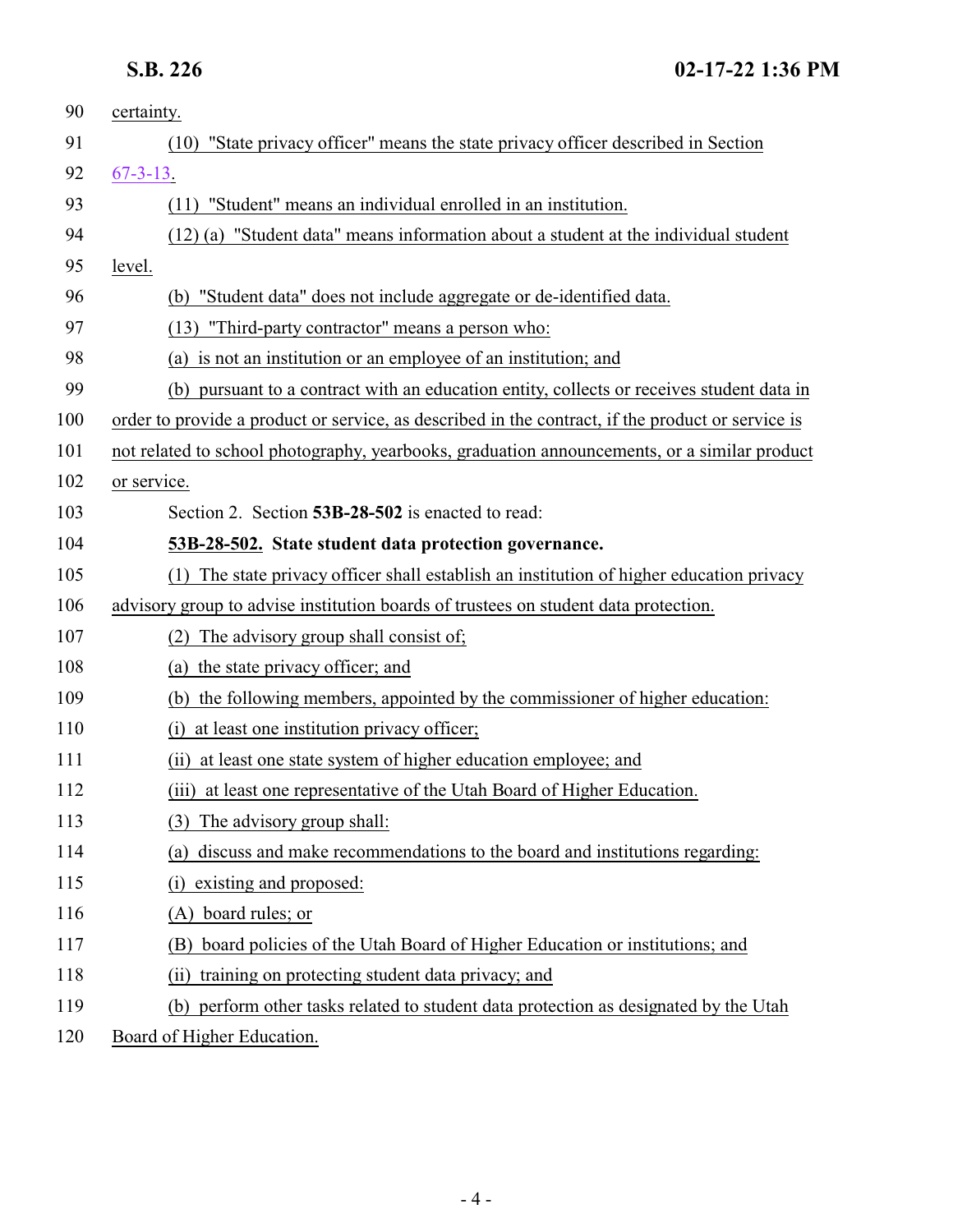<span id="page-4-1"></span><span id="page-4-0"></span>

| 121 | The state privacy officer shall:<br>(4)                                                       |
|-----|-----------------------------------------------------------------------------------------------|
| 122 | provide training and support to institution boards and employees; and<br>(a)                  |
| 123 | (b) produce:                                                                                  |
| 124 | resource materials;                                                                           |
| 125 | (ii) model data governance plans;                                                             |
| 126 | model forms for institution student data protection governance; and<br>(iii)                  |
| 127 | (iv) a model data collection notice.                                                          |
| 128 | The board shall:<br>(5)                                                                       |
| 129 | create and maintain a data governance plan; and<br>(a)                                        |
| 130 | (b) annually publish the data governance plan on the Utah System of Higher Education          |
| 131 | website.                                                                                      |
| 132 | Section 3. Section 53B-28-503 is enacted to read:                                             |
| 133 | 53B-28-503. Institution student data protection governance.                                   |
| 134 | (1) (a) An institution shall adopt policies to protect student data in accordance with this   |
| 135 | part and board rule.                                                                          |
| 136 | (b) The policies described in Subsection $(1)(a)$ shall take into account the specific        |
| 137 | needs and priorities of the institution.                                                      |
| 138 | An institution shall designate an institution privacy officer.<br>(2)                         |
| 139 | The institution privacy officer shall:<br>(3)                                                 |
| 140 | ensure compliance with student privacy laws throughout the public education<br>(a)            |
| 141 | system; and                                                                                   |
| 142 | (b) act as the primary point of contact for the state privacy officer.                        |
| 143 | (4) An institution shall:                                                                     |
| 144 | (a) create and maintain an institution:                                                       |
| 145 | data governance plan; and<br>(i)                                                              |
| 146 | record of student data privacy training; and<br>(i)                                           |
| 147 | (b) annually publish the institution's data governance plan on the institution's website.     |
| 148 | Section 4. Section 53B-28-504 is enacted to read:                                             |
| 149 | 53B-28-504. Notification of significant data breach.                                          |
| 150 | (1) If a significant data breach occurs at an institution, the Utah Board of Higher           |
| 151 | Education or institution shall notify each student whose personally-identifiable student data |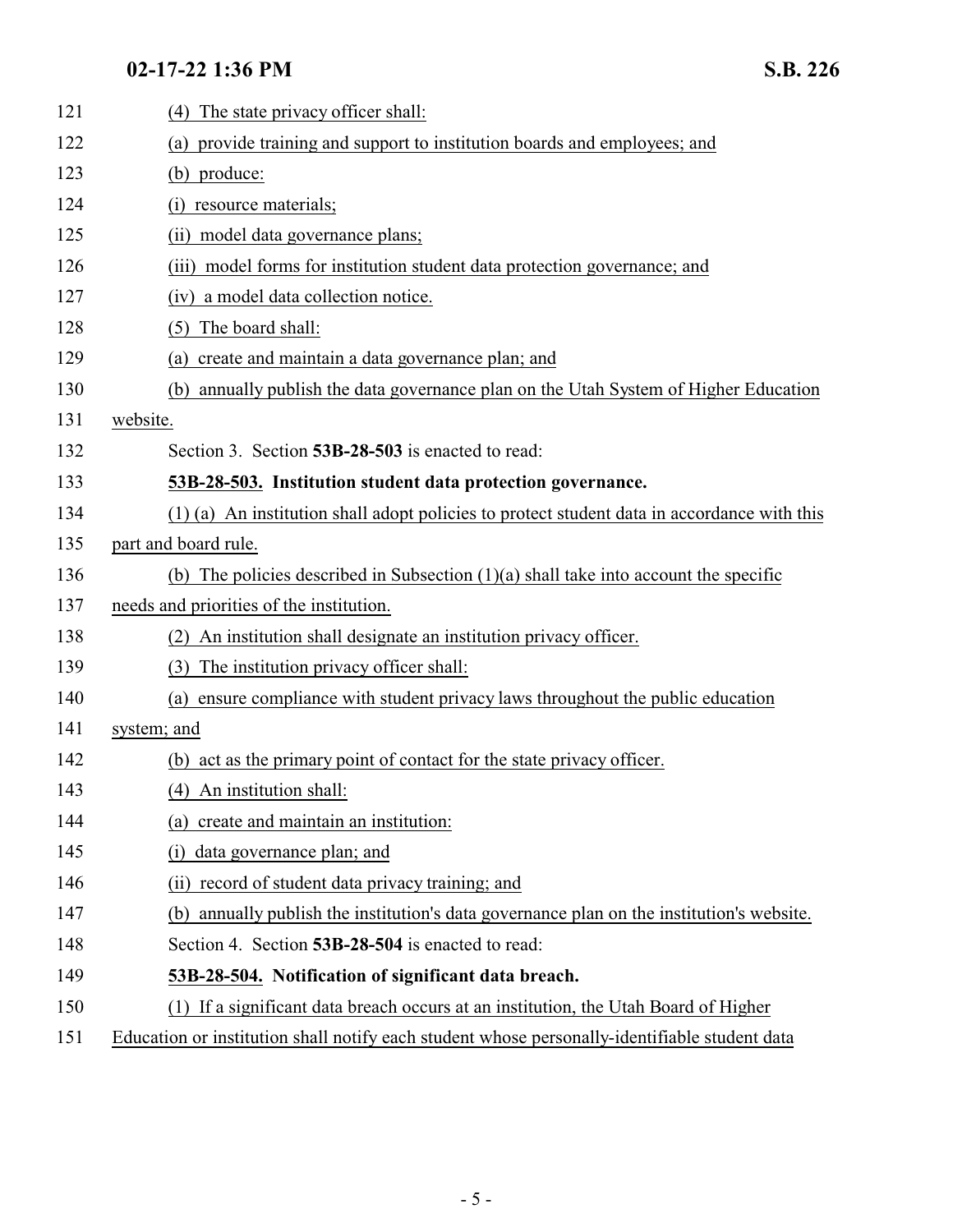<span id="page-5-0"></span>

| 152 | was disclosed.                                                                                     |
|-----|----------------------------------------------------------------------------------------------------|
| 153 | (2) In accordance with Title 63G, Chapter 3, Utah Administrative Rulemaking Act, the               |
| 154 | board shall make rules to define a significant data breach described in Subsection (1).            |
| 155 | Section 5. Section 53B-28-505 is enacted to read:                                                  |
| 156 | 53B-28-505. Third-party contractors.                                                               |
| 157 | (1) A third-party contractor shall use personally identifiable student data received               |
| 158 | under a contract with an education entity strictly for the purpose of providing the contracted     |
| 159 | product or service within the negotiated contract terms.                                           |
| 160 | (2) When contracting with a third-party contractor, an education entity, or a                      |
| 161 | government agency contracting on behalf of an education entity, shall require the following        |
| 162 | provisions in the contract:                                                                        |
| 163 | (a) requirements and restrictions related to the collection, use, storage, or sharing of           |
| 164 | student data by the third-party contractor that are necessary for the education entity to ensure   |
| 165 | compliance with the provisions of this part and board rule;                                        |
| 166 | (b) a description of a person, or type of person, including an affiliate of the third-party        |
| 167 | contractor, with whom the third-party contractor may share student data;                           |
| 168 | (c) provisions that, at the request of the education entity, govern the deletion of the            |
| 169 | student data received by the third-party contractor;                                               |
| 170 | (d) except as provided in Subsection (4) and if required by the education entity,                  |
| 171 | provisions that prohibit the secondary use of personally identifiable student data by the          |
| 172 | third-party contractor; and                                                                        |
| 173 | (e) an agreement by the third-party contractor that, at the request of the education entity        |
| 174 | that is a party to the contract, the education entity or the education entity's designee may audit |
| 175 | the third-party contractor to verify compliance with the contract.                                 |
| 176 | (3) As authorized by law or court order, a third-party contractor shall share student data         |
| 177 | as requested by law enforcement.                                                                   |
| 178 | (4) A third-party contractor may:                                                                  |
| 179 | (a) use student data for adaptive learning or customized student learning purposes;                |
| 180 | (b) market an educational application or product to a student if the third-party                   |
| 181 | contractor does not use student data, shared by or collected on behalf of an education entity, to  |
| 182 | market the educational application or product;                                                     |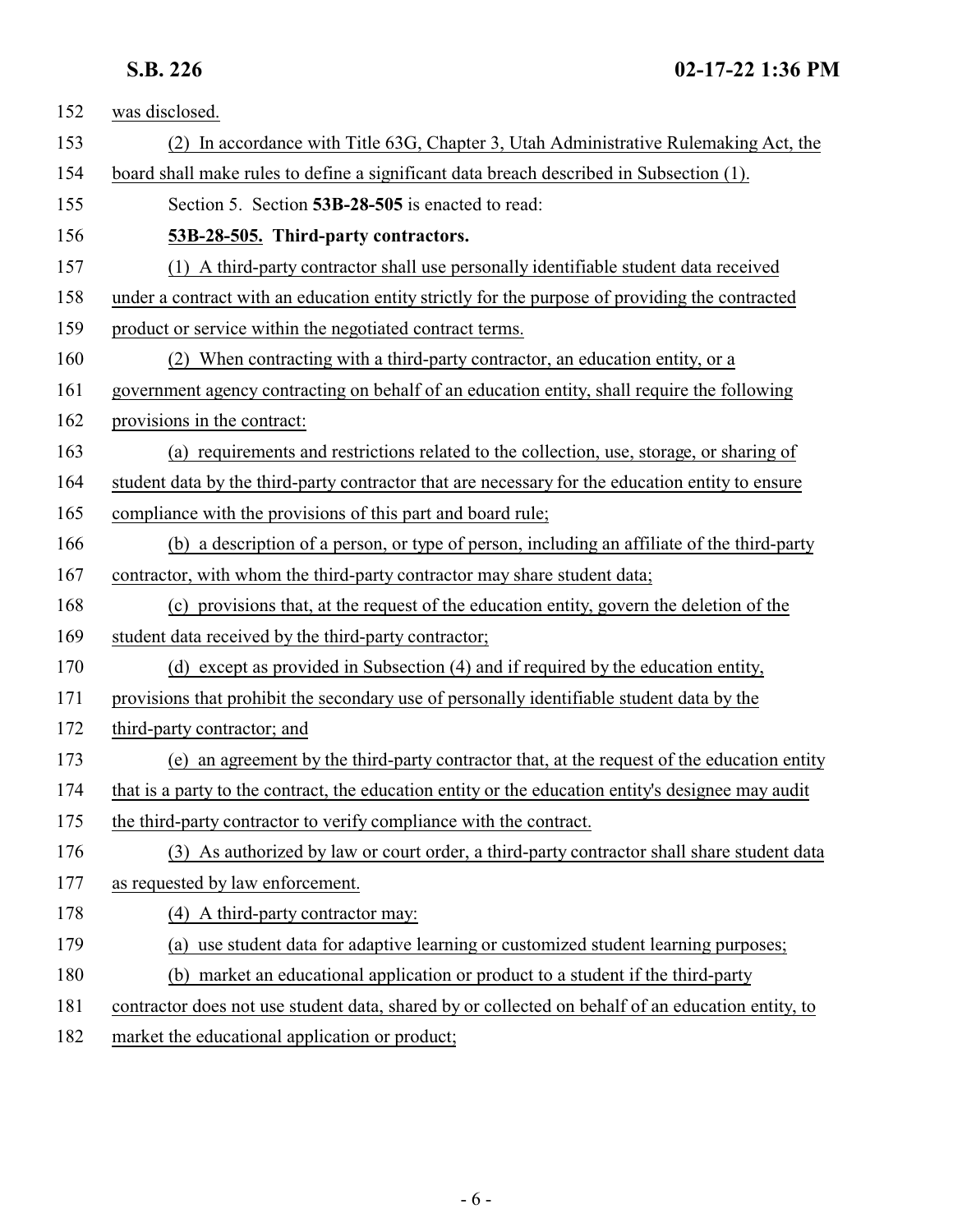| 183 | (c) use a recommendation engine to recommend to a student:                                          |
|-----|-----------------------------------------------------------------------------------------------------|
| 184 | content that relates to learning or employment, within the third-party contractor's<br>(i)          |
| 185 | application, if the recommendation is not motivated by payment or other consideration from          |
| 186 | another party; or                                                                                   |
| 187 | (ii) services that relate to learning or employment, within the third-party contractor's            |
| 188 | application, if the recommendation is not motivated by payment or other consideration from          |
| 189 | another party;                                                                                      |
| 190 | (d) respond to a student request for information or feedback, if the content of the                 |
| 191 | response is not motivated by payment or other consideration from another party;                     |
| 192 | (e) use student data to allow or improve operability and functionality of the third-party           |
| 193 | contractor's application; or                                                                        |
| 194 | (f) identify for a student nonprofit institutions of higher education or scholarship                |
| 195 | providers that are seeking students who meet specific criteria:                                     |
| 196 | (i) regardless of whether the identified nonprofit institutions of higher education or              |
| 197 | scholarship providers provide payment or other consideration to the third-party contractor; and     |
| 198 | (ii) only if the third-party contractor obtains authorization in writing from:                      |
| 199 | (A) the student's parent, if the student is a minor; or                                             |
| 200 | (B) the student.                                                                                    |
| 201 | (5) At the completion of a contract with an education entity, if the contract has not               |
| 202 | been renewed, a third-party contractor shall return or delete upon the education entity's request   |
| 203 | all personally identifiable student data under the control of the education entity unless a student |
| 204 | or a minor student's parent consents to the maintenance of the personally identifiable student      |
| 205 | data.                                                                                               |
| 206 | $(6)$ (a) A third-party contractor may not:                                                         |
| 207 | except as provided in Subsection $(6)(b)$ , sell student data;<br>(1)                               |
| 208 | (ii) collect, use, or share student data, if the collection, use, or sharing of the student         |
| 209 | data is inconsistent with the third-party contractor's contract with the education entity; or       |
| 210 | (iii) use student data for targeted advertising.                                                    |
| 211 | (b) A person may obtain student data through the purchase of, merger with, or                       |
| 212 | otherwise acquiring a third-party contractor if the third-party contractor remains in compliance    |
|     |                                                                                                     |

213 with this section.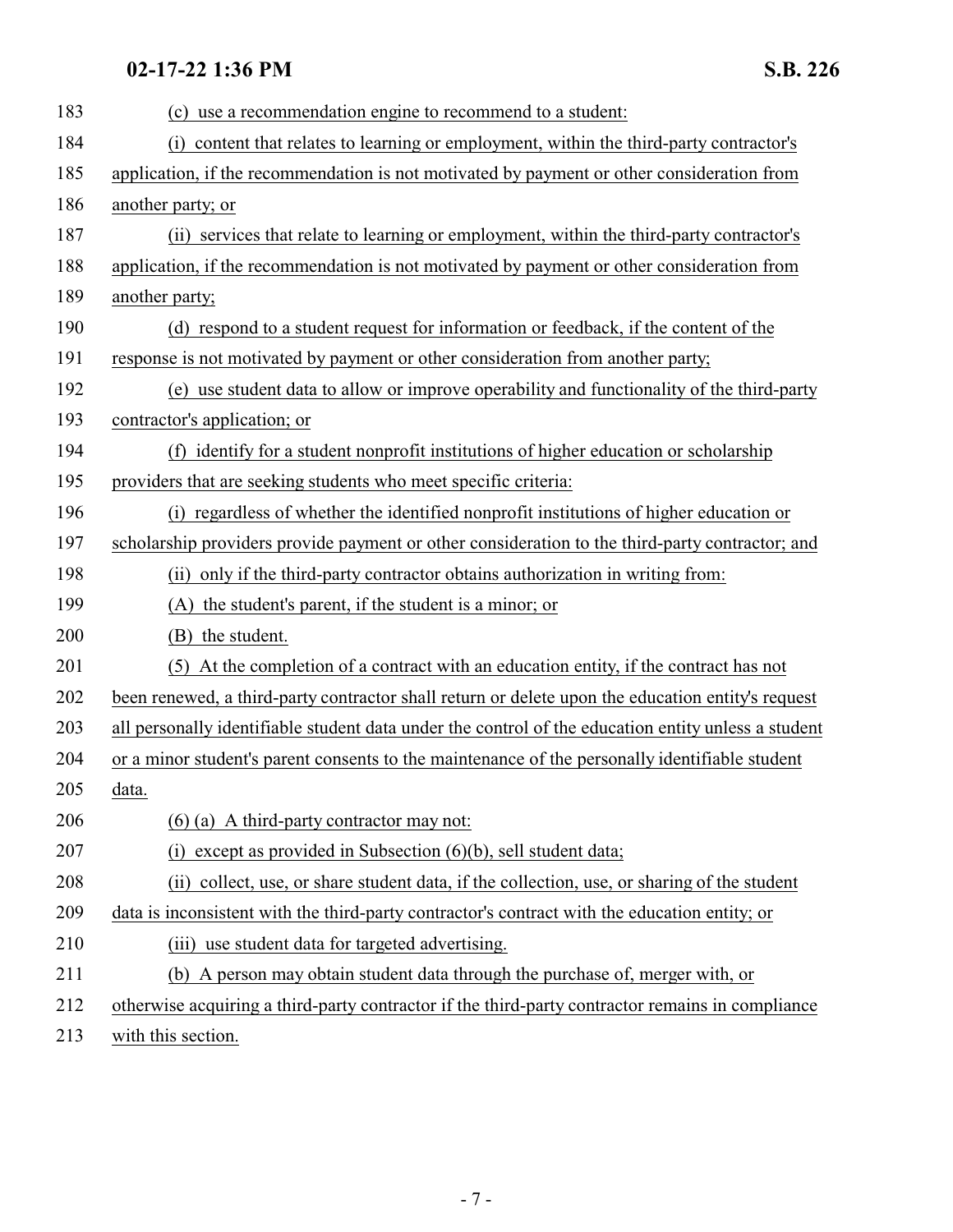<span id="page-7-0"></span>**S.B. 226 02-17-22 1:36 PM**

| 214 | The provisions of this section do not:                                                              |
|-----|-----------------------------------------------------------------------------------------------------|
| 215 | (a) apply to the use of a general audience application, including the access of a general           |
| 216 | audience application with login credentials created by a third-party contractor's application;      |
| 217 | (b) apply if the student data is shared in accordance with the education entity's                   |
| 218 | directory information policy, as described in 34 C.F.R. Sec. 99.37;                                 |
| 219 | (c) apply to the providing of Internet service; or                                                  |
| 220 | (d) impose a duty on a provider of an interactive computer service, as defined in 47                |
| 221 | U.S.C. Sec. 230, to review or enforce compliance with this section.                                 |
| 222 | (8) A provision of this section that relates to a student's student data does not apply to a        |
| 223 | third-party contractor if the education entity or third-party contractor obtains authorization from |
| 224 | the following individual, in writing, to waive that provision:                                      |
| 225 | (a) the student's parent, if the student is a minor; or                                             |
| 226 | (b) the student.                                                                                    |
| 227 | Section 6. Section 53B-28-506 is enacted to read:                                                   |
| 228 | 53B-28-506. Penalties.                                                                              |
| 229 | (1) (a) A third-party contractor that knowingly or recklessly permits unauthorized                  |
| 230 | collecting, sharing, or use of student data under this part:                                        |
| 231 | (i) except as provided in Subsection $(1)(b)$ , may not enter into a future contract with an        |
| 232 | education entity;                                                                                   |
| 233 | (ii) may be required by the board to pay a civil penalty of up to \$25,000; and                     |
| 234 | (iii) may be required to pay:                                                                       |
| 235 | (A) the education entity's cost of notifying parents and students of the unauthorized               |
| 236 | sharing or use of student data; and                                                                 |
| 237 | (B) expenses incurred by the education entity as a result of the unauthorized sharing or            |
| 238 | use of student data.                                                                                |
| 239 | (b) An education entity may enter into a contract with a third-party contractor that                |
| 240 | knowingly or recklessly permitted unauthorized collecting, sharing, or use of student data if:      |
| 241 | (i) the education entity determines that the third-party contractor has corrected the               |
| 242 | errors that caused the unauthorized collecting, sharing, or use of student data; and                |
| 243 | (ii) the third-party contractor demonstrates:                                                       |
| 244 | (A) if the third-party contractor is under contract with the education entity, current              |